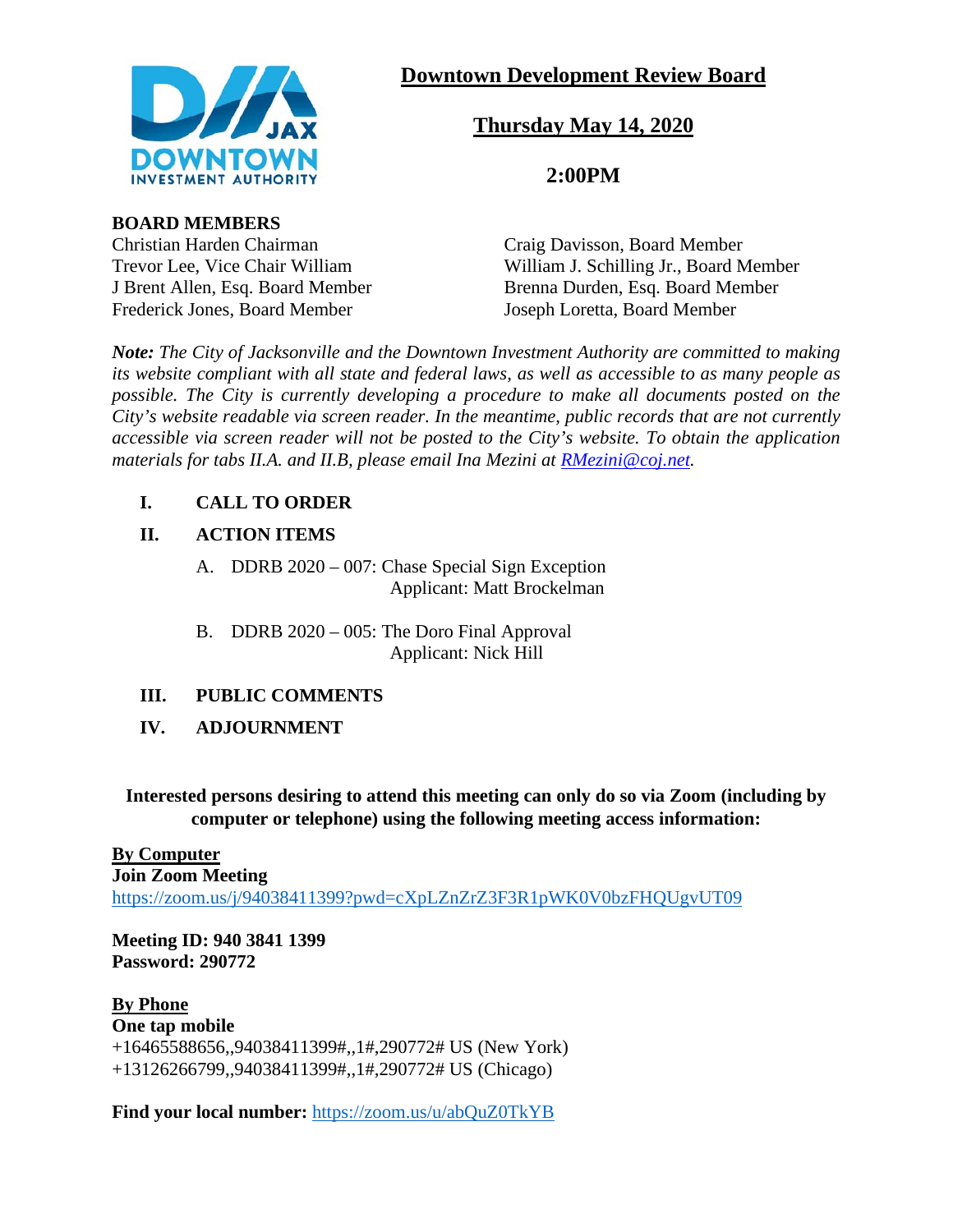

*Thursday, May 14, 2020*

## **MEETING MINUTES**

**Board Members Present:** C. Harden, Chair; T. Lee, Vice Chair; B. Schilling; Brent Allen, Esq.; J. Loretta; C. Davisson; and B. Durden, Esq.

**Board Members Not Present:** F. Jones.

**DIA Staff Present:** Guy Parola, Operations Manager, Lori Radcliffe-Meyers, Redevelopment Coordinator, and Ina Mezini, Marketing and Communications Specialist

**Representing Office of General Counsel:** Susan Grandin and Jason Teal

## **I. CALL TO ORDER**

### **Meeting Convened: 2:00 p.m.**

Chairman Harden called the meeting to order at 2:00 p.m. Chairman Harden read through the COVID-19 executive order for holding public meetings. Chairman Harden called on Ina Menzini to walk through the Zoom tool bar for the public. Chairman Harden discussed the meeting operating procedures.

## **II. ACTION ITEMS**

### **A. DDRB 2020-007: Chase Special Sign Exception**

Mrs. Lori Radcliffe-Meyers reported that DDRB Application 2020-007 seeks a Special Sign Exception to allow for additional square footage for two (2) proposed wall signs. The wall signs will be located on a central tower of the Barnett building located at 112 W Adams Street.

Mr. Matt Brockelman, with the Southern Group, provided a presentation to the Board. Matt Brockelman introduced the other team members; Tom McKenna, with Philadelphia Sign Co., Steve Atkins, owner of the Barnett Building and Jennifer Carr with Chase Bank.

Chairman Harden called for public comment.

Nancy Powell, Executive Director of Scenic Jacksonville, commented on the Chase signage.

Chairman Harden called on Board Member Allen for comment.

Board Member Allen commented on the Barnett Building. He questioned Mr. Brockelman regarding the illumination of the sign.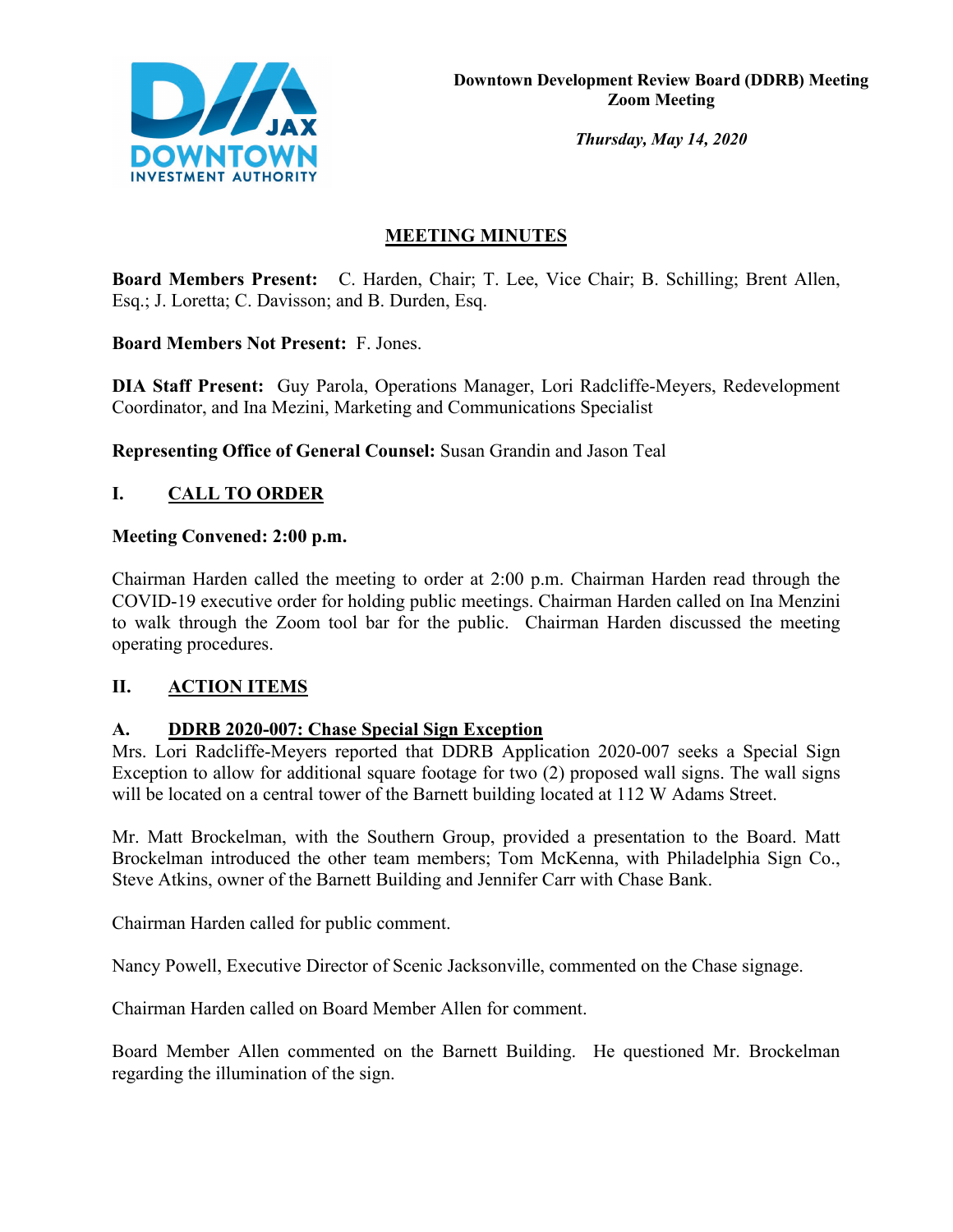Downtown Development Review Board (DDRB) – Zoom Meeting Thursday, May 14, 2020 Page 2 of 7

Tom KcKenna answered the question regarding the illumination. He provided additional information regarding the lumens of the sign.

Board Member Durden asked staff about the lumens on the VyStar signage.

Mrs. Radcliffe-Meyers responded and stated that she would need to look back at the project to get the lumens.

Board Member Durden spoke on the lumen count of the VyStar signage. She wanted to know if the lumen strength is in-line with other signage in the area.

Chairman Harden spoke on future sign exception applications and lumens.

DIA Staff Guy Parola spoke to the lumen count for the VyStar signage.

Thomas McKenna discussed the lumens for the Chase signage.

Board Member Durden expressed concern regarding the lumens.

Mr. Parola discussed research that could be done by DIA Staff.

Chairman Harden discussed lumens and future sign applications.

Chairman Harden called for a motion for approval.

Board Member Schilling made a motion to approve DDRB 2020-007 the Chase Special Sign Exception.

Board Member Loretta seconded the motion.

### **THE MOTION PASSED 7-0-0.**

### **B. DDRB 2020-005: Final Approval The Doro**

Mrs. Lori Radcliffe-Meyers reported that DDRB Application 2020-005 seek final approval for the construction of a new 8-story, 247-unit mixed-use development project which will include an urban open space/plaza, a roof deck amenity space and interior parking.

Mr. Guy Parola discussed DDRB process and Historic review.

Mr. Nick Hill, with Niles, Bolton and Associates, provided a presentation to the Board.

Chairman Harding asked for public comment.

Nancy Powell discussed historic buildings and what they add to an area.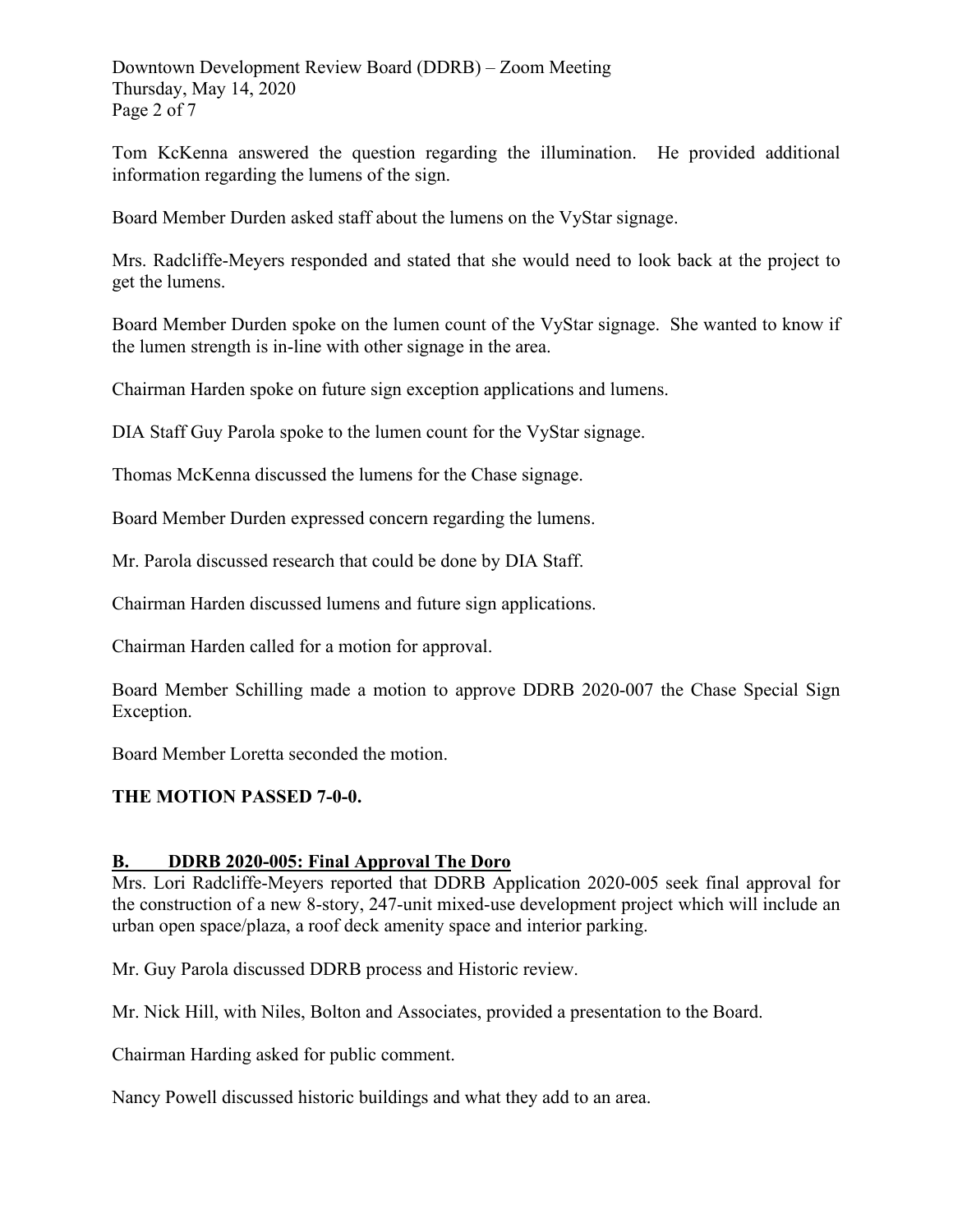Downtown Development Review Board (DDRB) – Zoom Meeting Thursday, May 14, 2020 Page 3 of 7

Jacqui Burns spoke about the adaptive reuse of buildings.

Cindy Corey discussed the location of the project and historic buildings.

Genevieve Fletcher discussed architectural history and adaptive reuse.

Shannon O'Leary spoke about sustainability and adaptive reuse of buildings.

Brittany Norris discussed historic designation and adaptive reuse.

Grace Schumacher spoke about Jacksonville history and adaptive reuse.

Ms. Mezini read into the record emails received from the public.

Chairman Harden called on the applicant to respond to public comment.

Mr. Matt Marshall with RISE real estate responded.

Chairman Harden called for Board discussion.

Board Member Allen discussed the project. He addressed the timeline of the project and questioned the applicant on the demolition of the building.

Mr. Paul Harden addressed the comment.

Board Member Allen questioned the demolition and building permit.

Mr. Harden responded.

Chairman Harden discussed the demolition permit and a possible condition.

Mr. Harden responded.

Board Member Brenna Durden discussed the project. She questioned Christian Popoli, Historic Preservation Department City of Jacksonville regarding designation.

Mr. Christian Popoli responded.

Board Member Durden continued the discussion. She asked staff for clarification on signage and lighting.

Mrs. Radcliffe-Meyers responded.

Board Member Durden discussed the scope of authority of the Board.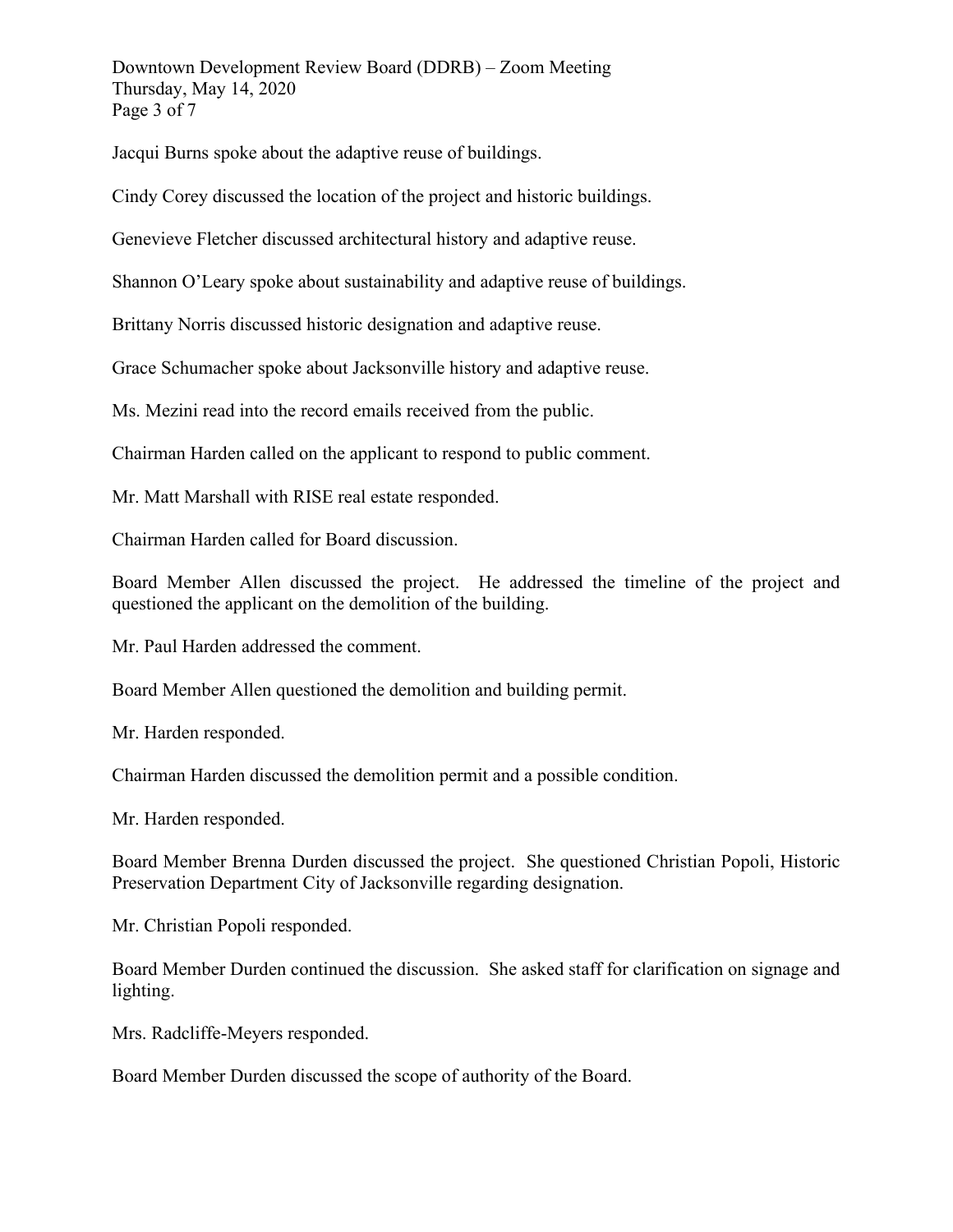Downtown Development Review Board (DDRB) – Zoom Meeting Thursday, May 14, 2020 Page 4 of 7

Chairman Harden called on staff to respond to Board Member Durden.

Mr. Parola answered Board Member Durden's questions regarding signage and landscaping.

Board Member Durden continued the discussion regarding signage.

Mr. Parola responded.

Board Member Durden questioned the signage.

Chairman Harden discussed signage.

Board Member Durden discussed the lighting plan.

Mr. Parola responded.

Board Member Durden discussed the application.

Chairman Harden discussed the lighting.

Board Member Loretta discussed signage and landscape. He discussed public realm lighting.

Chairman Harden called for a five-minute recess.

Chairman Harden called on Board Member Craig Davisson to continue the discussion.

Board Member Davisson discussed the project.

Board Member Trevor Lee spoke on the project. He discussed the demolition permit.

Board Member Joe Loretta discussed the project and spoke to the public realm elements. He continued the discussion of the demolition permit.

Board Member Bill Schilling discussed the project. He discussed possible photographic documentation of the existing building. He discussed the possible condition and the demolition permit.

Chairman Harden discussed Board Member Durden's comments regarding the role of the Board and called for her to continue the discussion.

Board Member Durden discussed the role of the Board in relation to the project.

Chairman Harden called on Mr. Matt Marshall, the applicant, to respond to the comments.

Mr. Marshall discussed the project and the demolition permit.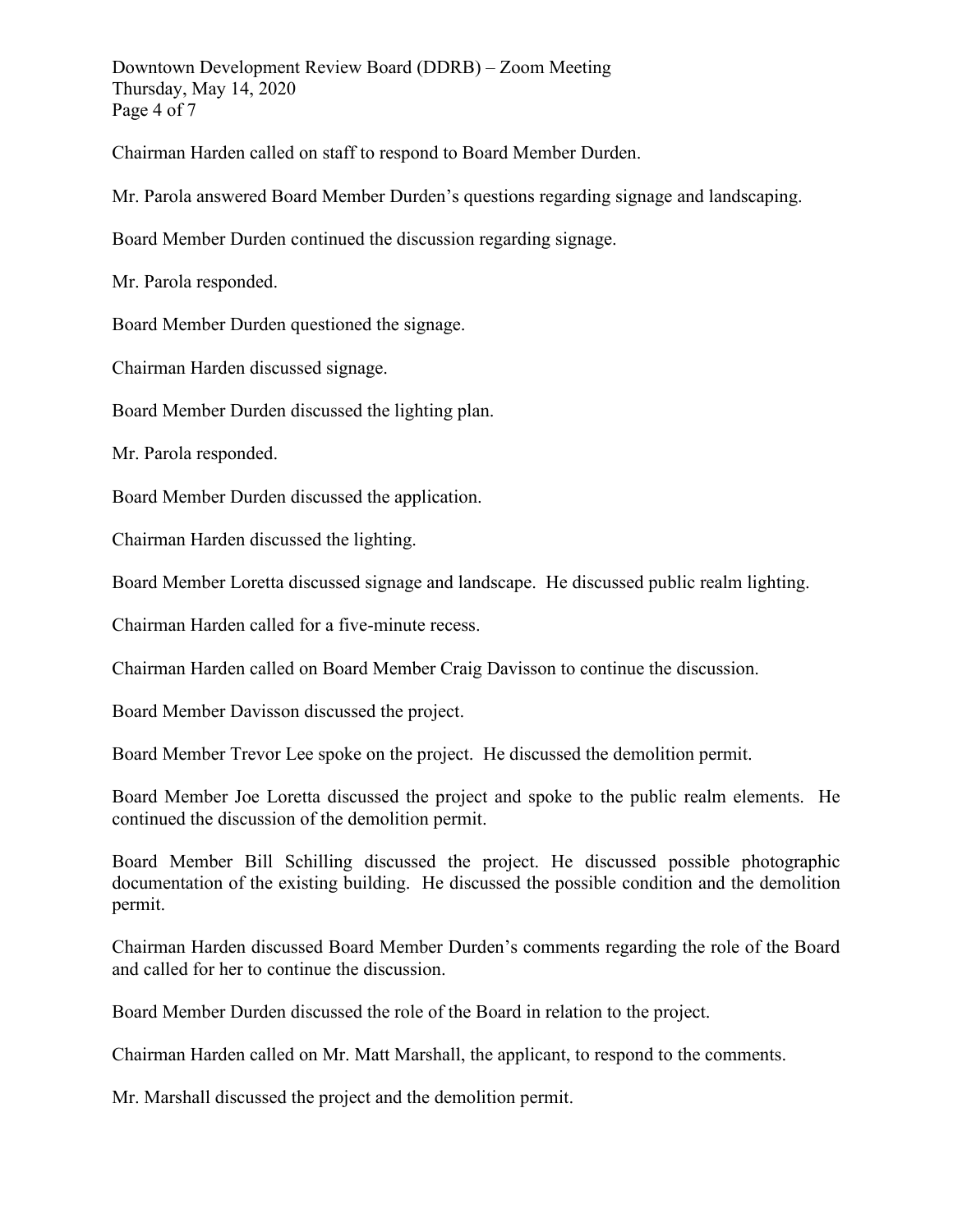Downtown Development Review Board (DDRB) – Zoom Meeting Thursday, May 14, 2020 Page 5 of 7

Chairman Harden asked about the architectural updates.

Mr. Marshall discussed the design and adaptive reuse of the existing building.

Mr. Hill continued the discussion regarding the design and adaptive reuse.

Chairman Harden asked for additional comments from the Board.

Chairman Harden discussed the project and the public comments. He discussed Board Member Durden's comments regarding the role of the Board. Chairman Harden spoke to the condition of approval for the project.

Mr. Paul Harden discussed the condition and the language used.

Chairman Harden called on Jason Teal, Office of General Counsel, for clarification of the condition.

Mr. Teal discussed the condition and clarified the language proposed.

Chairman Harden discussed the condition.

Mr. Teal discussed the issue of the applicant agreeing to the condition.

Board Member Allen discussed the condition.

Chairman Harden discussed the language of the condition. He read through proposed language.

Mr. Harden added additional language.

Board Member Lee questioned the condition and the intent.

Mr. Harden spoke on the demolition of the building.

Board Member Durden questioned the issuance of the demolition permit.

Mr. Parola discussed the issuance of the demolition permit.

Board Member Durden discussed the condition and the demolition of the existing building.

Chairman Harden continued the discussion of the condition and the demolition permit.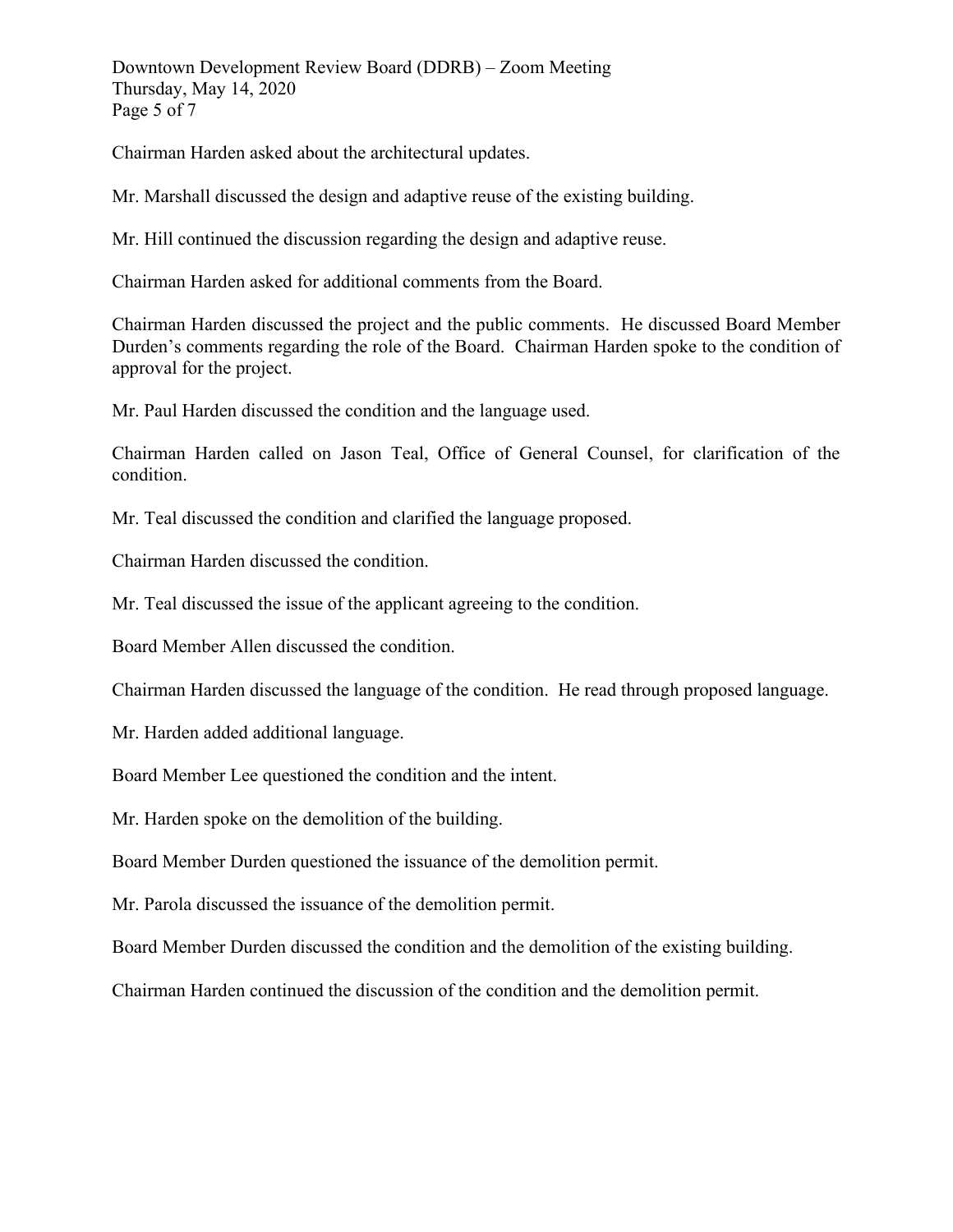Downtown Development Review Board (DDRB) – Zoom Meeting Thursday, May 14, 2020 Page 6 of 7

Chairman Harden called for a motion.

Board Member Schilling asked for clarification on the condition.

Board Member Davisson asked the Chair to read the condition again.

Board Member Schilling stated he would support that.

Chairman Harden called for a motion.

Board Member Schilling made the motion to approve DDRB 2020-005 The Doro with the condition as read by Chairman Harden.

Board Member Loretta seconded the motion.

Board Member Durden had a question regarding the motion and the condition.

Chairman Harden questioned Mr. Teal regarding the approval.

Chairman Harden asked for further discussion.

Board Member Allen requested that the applicant agree to the condition.

Mr. Harden agreed to the condition.

### **THE MOTION PASSED 6-1-0.**

### **III. PUBLIC COMMENTS**

Ms. Corey commented on the relationship of Chairman Harden and Mr. Paul Harden.

Board Member Allen responded to Ms. Corey.

Ms. Corey responded. She discussed the condition that was placed on the project. She objected to the condition due to the relationship.

Chairman Harden addressed the issue.

Ms. Corey responded.

Ms. O'Leary commented on the Hardens' relationship as well.

Chairman Harden called for additional public comment.